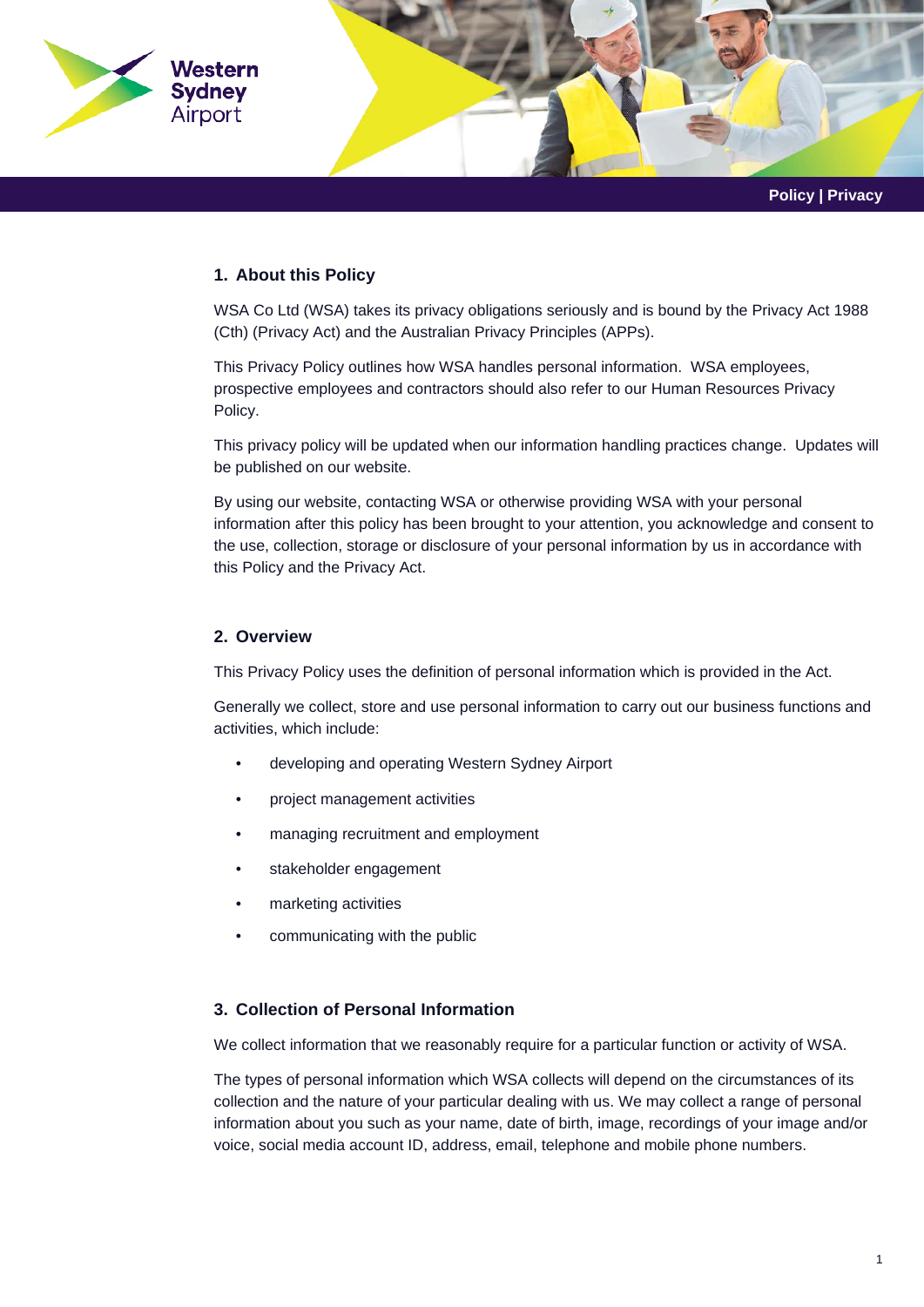

We may collect your personal information in a range of ways. We will generally collect your personal information directly from you, unless it is unreasonable or impracticable to do so. We may also collect personal information from someone else with your consent, or if this is required or authorised by law.

# **4. Digital Data Collection through our Website**

We collect information through our website [\(www.wsaco.com.au\)](http://www.wsaco.com.au/) in a number of ways.

#### *Analytics*

We use Google Analytics to collect anonymised data about your interaction with our website, which is hosted by a third party. This data is collected for the purpose of improving our website. The types of data collected include your device's IP address, geographic location (country only), search terms and pages visited, and date and time of webpage access.

## *Cookies*

To improve your experience on our site, we may use Cookies. Cookies are text files stored on your computer, and accessible only to the websites which create them. Our website uses session-based cookies to gather website usage data, for the purpose of improving our website.

Our website may from time to time use cookies for statistical analysis, to understand user behaviour, to administer the site, to tailor the information presented to a user based on their preferences, and to improve user experience. Any information gathered by our use of cookies is compiled on an aggregate, anonymous basis.

Most web browsers automatically accept cookies, however you may delete, or disable cookies via your web browser options.

If you do not wish to have cookies placed on your device, you can change your web browser settings to reject cookies.

#### *Newsletter Subscription*

Contact details are stored as part of the news and announcements subscription including Name, Email Address, Position, Organisation and Interests.

We value your privacy and will never sell your personal details to anyone. Your information will only be used to send you news and updates from Western Sydney Airport.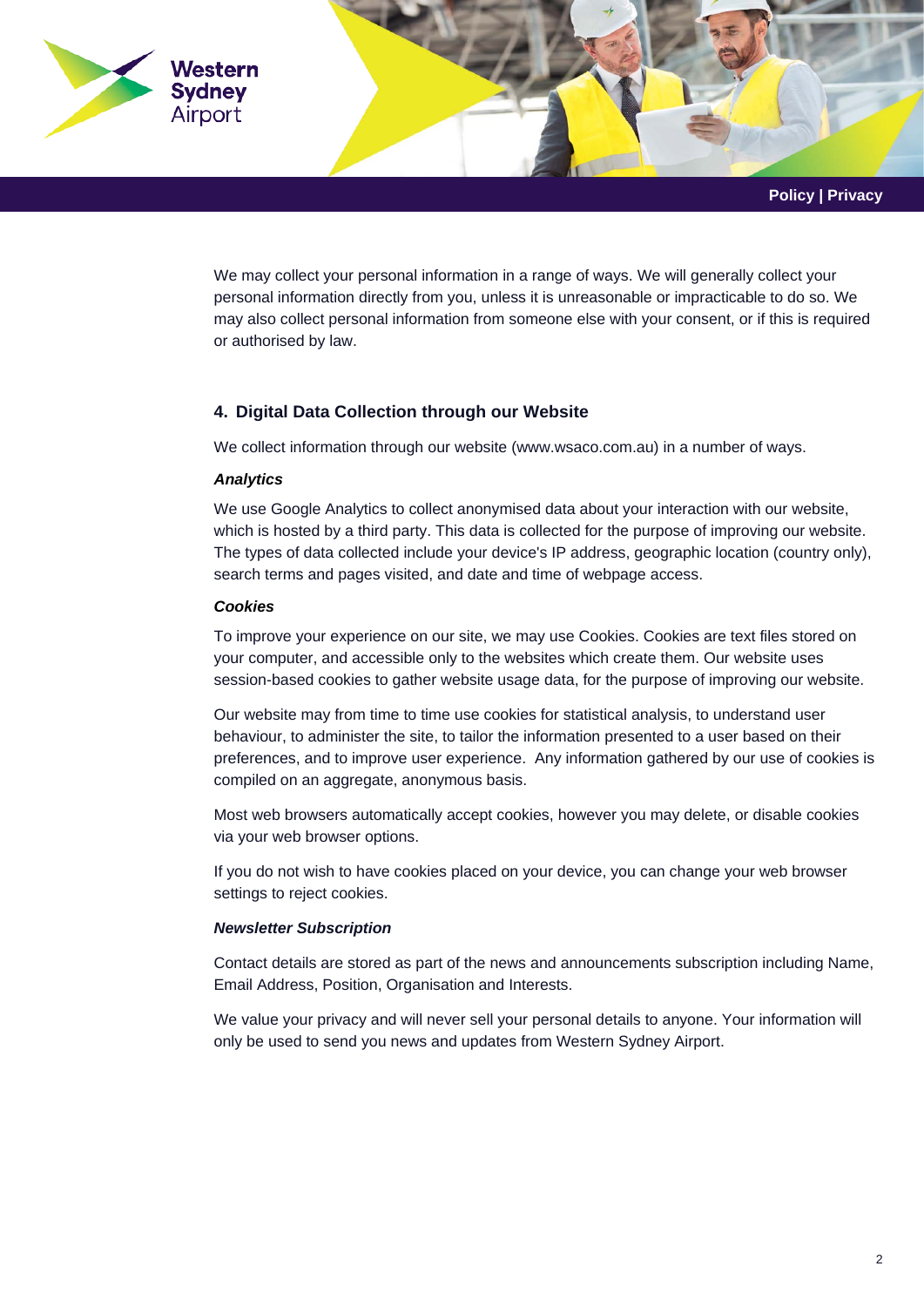

## **5. Use of Personal Information**

We will use your personal information to:

- facilitate our communications and interactions with you, including (but not limited to) responding to your queries or complaints;
- contract with you;
- record your interaction with our website;
- conduct stakeholder engagement activities;
- otherwise maintain our relationship with you;
- fulfil our reporting requirements to the Australian government;
- investigate, manage, respond to or defend any claims made against or involving WSA;
- comply with our legal obligations including but not limited to those under Australian law;
- any secondary purpose incidental to these purposes.

#### **6. Disclosure of Personal Information**

WSA will generally only use personal information for the purpose for which it was collected. We will not sell your personal information.

We may disclose personal information to government and regulatory authorities, contractors, professional advisors and service providers who perform services for or on behalf of WSA.

We will only disclose personal information for other purposes if you consent, if the disclosure is required or authorised by law, or otherwise in accordance with the Privacy Act.

# **7. Disclosure to Overseas Recipients**

Web traffic information is disclosed to Google Analytics when you visit our website and is stored by Google across a number of countries.

While your personal information is generally stored on our servers located in Australia, it may also be stored on our partners', contractors' and suppliers' systems in other countries such as New Zealand, Canada, Singapore or the United States of America. We expect such parties to comply with Australia privacy law.

Otherwise, we will generally only disclose personal information to an overseas entity with your agreement, or if we are required or authorised by law to do so.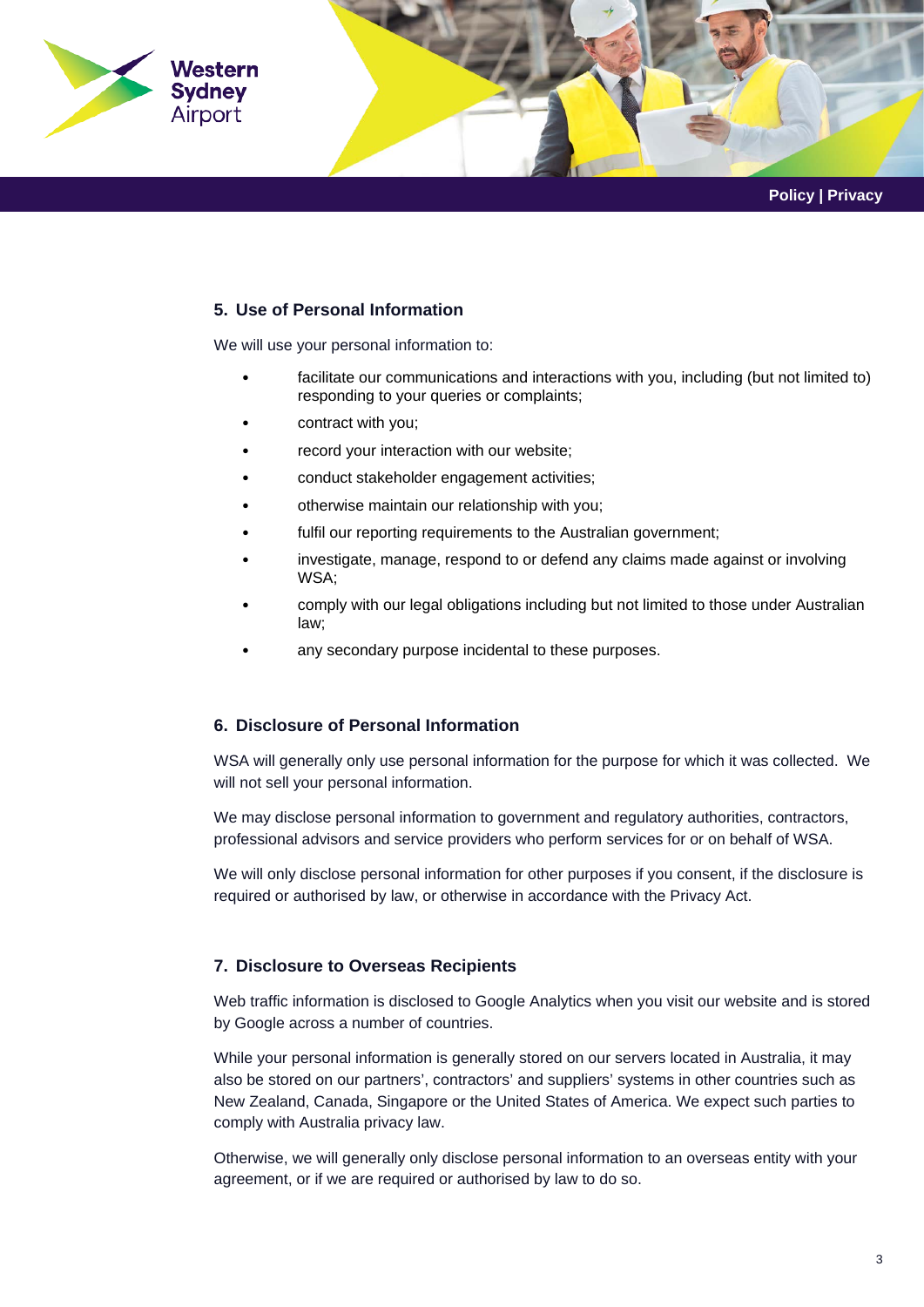

# **8. Storage and Security**

We take reasonable steps to protect the security of the personal information we hold, including by:

- regularly assessing risks relating to misuse, interference, loss and unauthorised access, modification or disclosure of information;
- maintaining audit trails of access, modification and deletion of electronic records of information; and
- undertaking regular privacy and data security audits.

If we become aware that a third party has accessed or used your personal information without authorisation, and such access or use is likely to place you at risk of serious harm, we will use reasonable efforts to contact you promptly and to notify the Office of the Australian Privacy Commissioner.

We will hold your information for as long as is required by our business operations and relevant laws, including under the *Archives Act 1983*. When we are no longer required to hold your personal information, we will destroy or de-identify it.

# **9. Accessing and Correcting your Personal Information**

We will take reasonable steps to ensure the personal information we collect, hold and disclose is correct and complete.

You have a right to request access to your personal information held by us. You can also request us to correct any personal information that you believe is inaccurate, out of date or incomplete.

You may make an access or correction request by writing to WSA at the following address:

## **WSA Co Ltd Attention: Privacy Officer PO Box 397 LIVERPOOL NSW 1871**

Or you can email us a[t info@wsaco.com.au](mailto:info@wsaco.com.au) and indicate that your query relates to a privacy request.

There is no charge for lodging a request for access to or correction of your information. We may impose a small charge for our time involved in providing access and associated costs such as photocopying.

An access or correction request may be refused in certain circumstances under the Privacy Act. We will notify you and provide reasons for any refusal decision.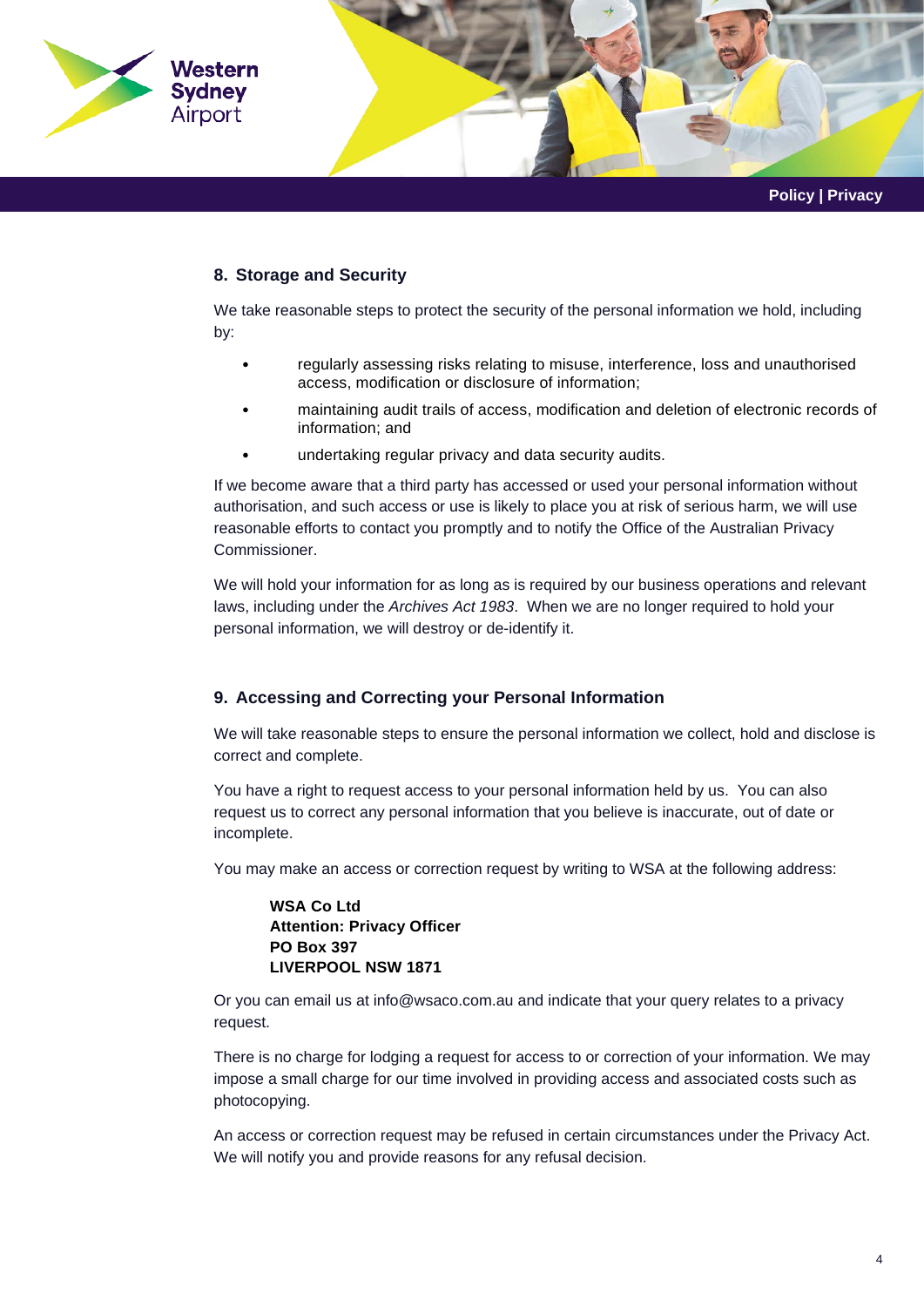

Access may be withheld, or provided in particular ways, where this is permitted under the Privacy Act.

# **10. Complaints**

You may make a complaint to us if you believe we have breached our privacy obligations, or otherwise have concerns or queries in relation to our handling of your personal information.

To make a complaint or enquiry, please write to WSA at the following address:

**WSA Co Ltd Attention: Privacy Officer PO Box 397 LIVERPOOL NSW 1871** 

Or you can email us at [info@wsaco.com.au](mailto:info@wsaco.com.au) and indicate that your query relates to a privacy complaint.

On receiving your complaint, we will conduct an investigation into the issue within a reasonable time and in any event within 30 days of receipt of your complaint. We will deal with your complaint confidentially, and we may ask you for further details to assist us with the investigation. You will be notified of the investigation outcome.

# **11. Third Party Practices**

This Privacy Policy does not address, and we are not responsible for, the privacy, information or practices of any third parties, including but not limited to any third party operating any site to which we provide a link on our website. We are not responsible for the collection, storage, security, usage and disclosure policies and practices of other organisations.